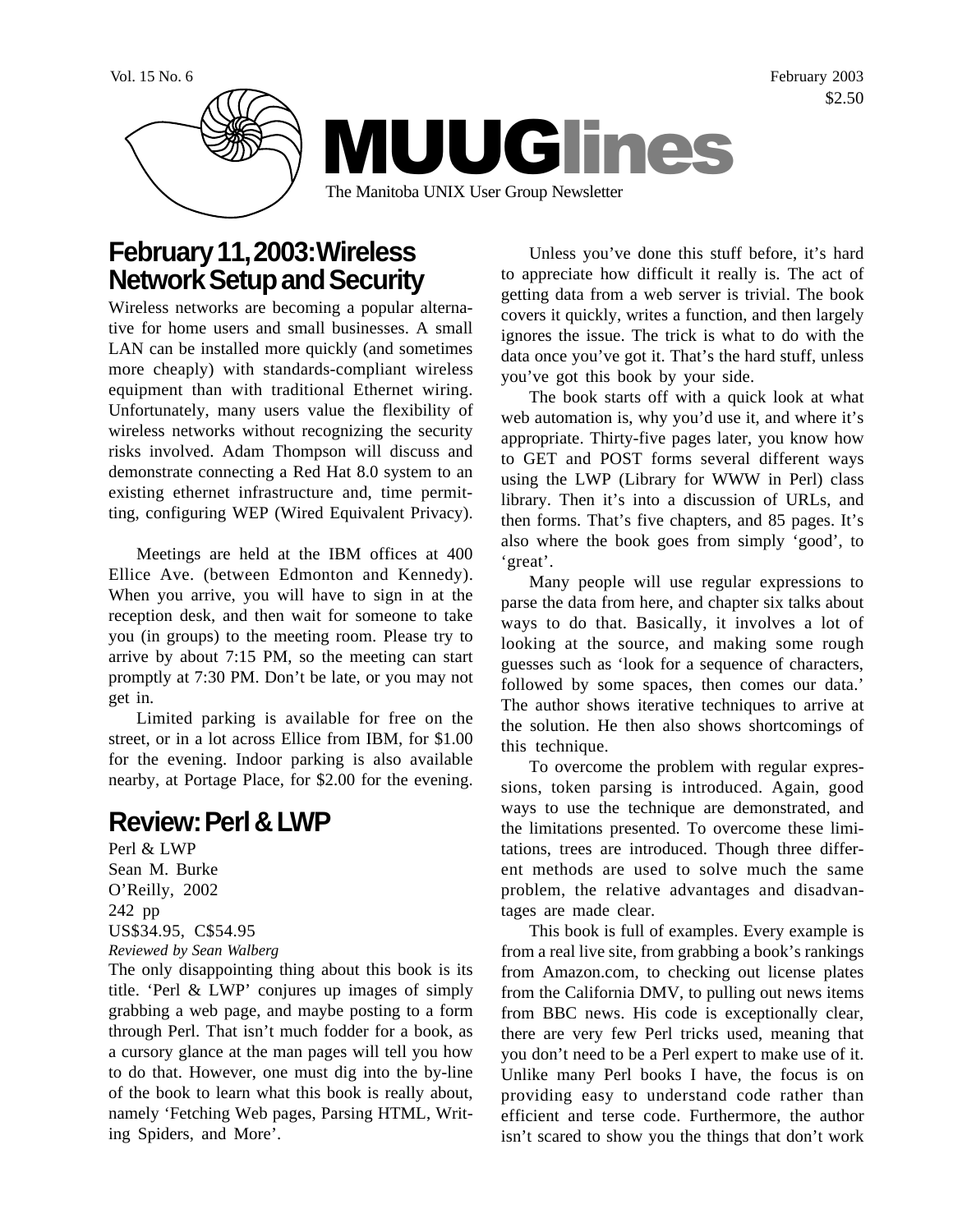alongside the things that do work.

Perhaps the most impressive thing I found about Perl & LWP was that it embodied the Perl motto: There is more than one way to do it. Regular expressions are shown as a quick and dirty way to solve a problem. Tokens are introduced to overcome the limitations of regular expressions. Cases where tokens fall apart are solved with trees. Some examples are even redone to show how the improvements happen.

Particularly interesting was the chapter on writing web spiders. Not only is it a cool application, it pulls together techniques learned from most of the previous chapters. The design and build of the spider is laid out here; you follow the author's thoughts as it's put together.

If you're working with Perl to retrieve web pages without this book, you're either the author, or wasting a lot of your time. I gained more timesaving techniques reading this on the bus than I have in several years of hacking around with LWP. The time it saves is more than worth the price. For

a book on programming, it's surprisingly easy to read, even bordering on fun – just what is the author's fascination with pie? I heartily recommend 'Perl & LWP' to anyone looking to automate even the smallest of web tasks using Perl.

## **Free High-Quality Fonts!**

In a move to fill the last remaining gap in font display capabilities for open source software, the GNOME Foundation has reached an agreement with Bitstream to release fonts under an open source license.

A total of 10 serif,

"The donation of these fonts to the free software community is the final piece that will give full functionality to projects like Freetype, XFT2 and X Render extensions in the Xfree86 project, Pango, KDE and Trolltech's QT Rendering," said Jim Gettys, GNOME Foundation board member.

"These fonts will be available to all developers and users, giving GNOME and other open source programs a great look right out of the box that has been lacking until now."

The Bitstream Vera™ fonts will be available for free copying and redistribution and can be modified as long as the font name is changed. The fonts cannot be packaged by themselves for sale, but can be sold with any software. The GNOME Foundation will incorporate the fonts into future GNOME releases, giving end-users of all levels, as well as GNOME developers, the advanced display capabilities they offer.

"Bitstream has had a long relationship with the developer community," explained Bob Thomas, director of product management, Bitstream. "We're very happy to contribute these fonts to the open

**Bitstream Vera Sans** Bitstream Vera Sans Oblique **Bitstream Vera Sans Bold Bitstream Vera Sans Bold Oblique** Bitstream Vera Sans Mono Bitstream Vera Sans Mono Oblique Bitstream Vera Sans Mono Bold Bitstream Vera Sans Mono Bold Oblique Bitstream Vera Serif

### **Bitstream Vera Serif Bold**

*Samples of the Bitstream fonts*

sans serif and monospaced fonts will be released under a special open source license, after they have been adapted to meet the requirements for technical use. The set of 10 fonts will bring advanced font capabilities to all developers and users of free and open source software.

source community and we hope that developers will generate new fonts and continue to enhance the experience of end-users at all levels."

"GNOME was created to give free software users a friendly, powerful desktop environment,"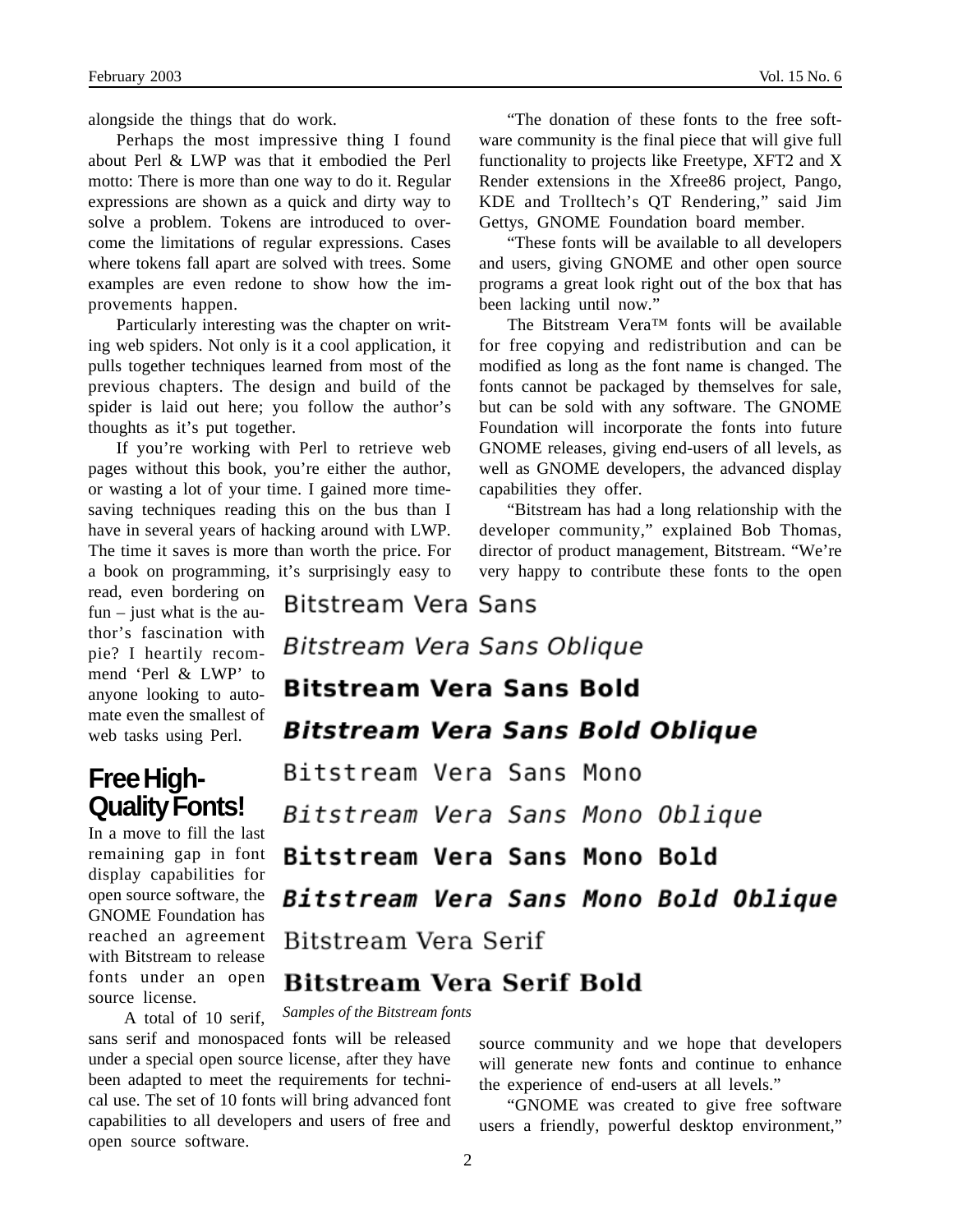said Miguel de Icaza, GNOME Foundation president and CTO of Ximian Inc. "This agreement with Bitstream will enhance the experience and graphics capabilities of corporate, enterprise, educational, governmental and individual GNOME users and will give powerful tools to open source developers everywhere."

"Bitstream's generous donation is a tangible measure of the importance and growth of open source," said Russ Nelson, vice president of the Open source Initiative. "I praise the GNOME Foundation's efforts to bring this agreement into being."

The agreement between Bitstream and the GNOME Foundation will bring invaluable tools to open source developers and users worldwide.

#### **FreeBSD 5.0 (nearly)**

#### *From the FreeBSD Release Engineering Team*

FreeBSD 5.0 marks the first new major version of FreeBSD in over two years. Besides a number of new features, it also contains a number of major developments in the underlying system architecture. Along with these advances, however, comes a system that incorporates a tremendous amount of new and not-widely-tested code. Compared to the existing line of 4.*X* releases, 5.0 may have regressions in areas of stability, performance, and occasionally functionality.

For these reasons, the Release Engineering Team <re@FreeBSD.org> does not encourage users to blindly update from older FreeBSD releases to 5.0. Specifically, for more conservative users, we recommend running 4.*X* releases (such as 4.7- RELEASE or the upcoming 4.8-RELEASE) for the near-term future. We feel that such users are probably best served by upgrading to 5.*X* only after a 5- STABLE development branch has been created; this may be around the time of 5.1-RELEASE or 5.2-RELEASE.

FreeBSD employs a model of development that relies on multiple development branches within the source code repository. The main branch is called "CURRENT", and is referred to in the CVS repository with the HEAD tag. New features are committed first to this branch; although this means that CURRENT is the first to see new functionality, it also means that it occasionally suffers from breakages as new features are added and debugged. Most FreeBSD releases are made from one of several "STABLE" branches. Features are only

added to these branches after some amount of testing in CURRENT. At the moment, only one STABLE branch is under active development; this branch is referred to as "4-STABLE", and all of the FreeBSD 4.*X* releases were based on it. This branch has the tag RELENG\_4 in the CVS repository.

FreeBSD 5.0 will be based on the CURRENT branch. This will be the first release from this branch in over two years (the last was FreeBSD 4.0, in March 2000).

At some point after the release of FreeBSD 5.0, a "5-STABLE" branch will be created in the FreeBSD CVS repository with the branch tag RELENG 5. The past two stable branches (3-STABLE and 4-STABLE) were created immediately after their respective "dot-oh" releases (3.0 and 4.0, respectively). In hindsight, this practice did not give sufficient time for either CURRENT or the new STABLE branches to stabilize after the new branches were created.

Therefore, the release engineering team will only create the 5-STABLE branch in the CVS repository after they have found a relatively stable state to use as its basis. It is likely that there will be multiple releases in the 5.*X* series before this happens; we estimate that the 5-STABLE branch will be created sometime after 5.1-RELEASE or 5.2-RELEASE.

#### **New Features**

A large attraction of FreeBSD 5.0 is a number of new features. These new features and functionality generally involve large architectural changes that were not feasible to port back to the FreeBSD 4- STABLE development branch. (By contrast, many self-contained enhancements, such as new device drivers or userland utilities, have already been ported.) A brief, but not exhaustive list includes:

- SMPng: The "next generation" support for SMP machines (work in progress). There is now partial support for multiple processors to be running in the kernel at the same time.
- KSE: Kernel Scheduled Entities allow a single process to have multiple kernel-level threads, similar to Scheduler Activations.
- New architectures: Support for the sparc64 and ia64 (e.g. Itanium) architectures, in addition to the i386, pc98 (a Japanese standard), and Alpha.
- GCC: The compiler toolchain is now based on